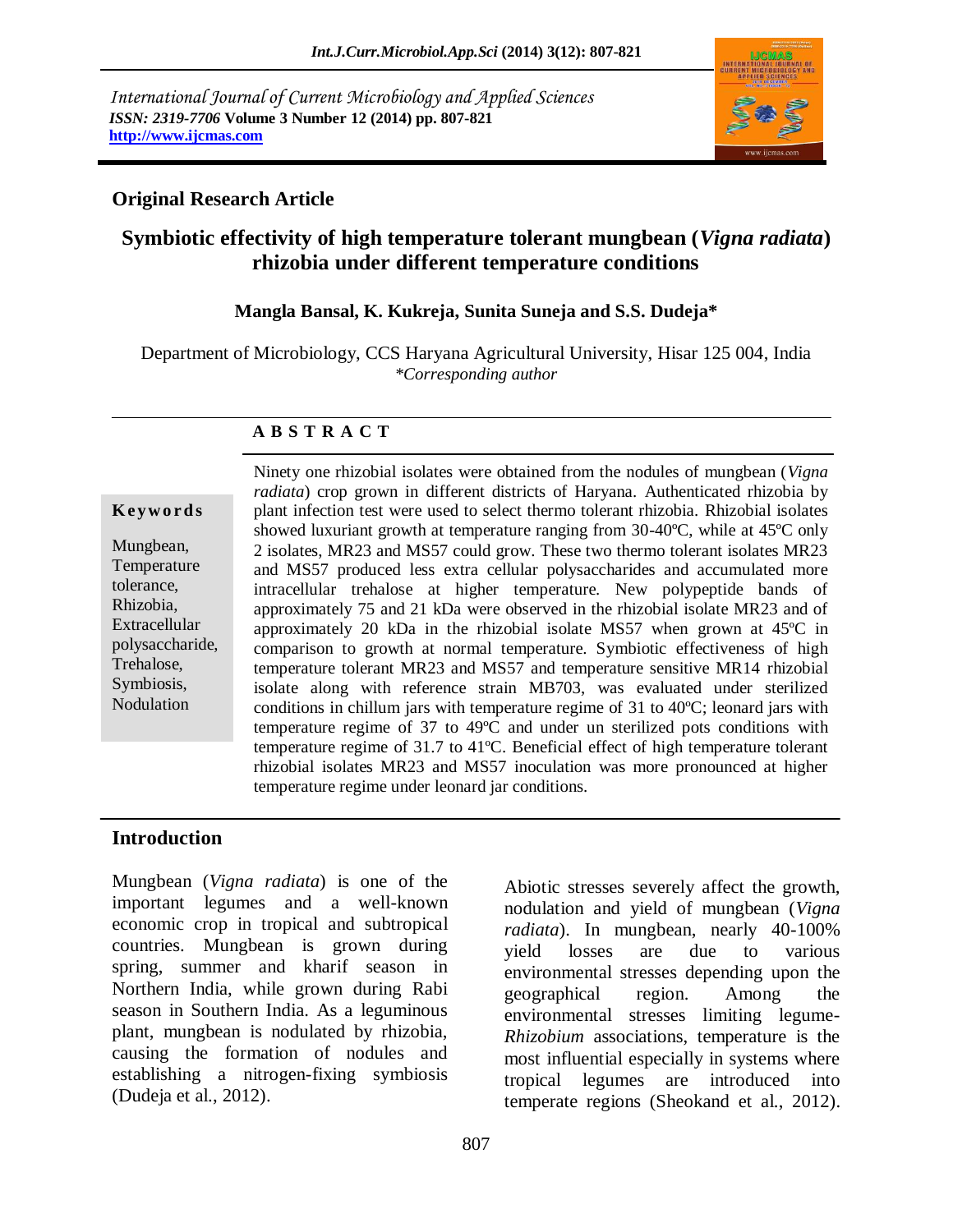Temperature affects the legume-*Rhizobium*  symbiosis either directly, by limiting the growth of the micro symbiont and/or indirectly, by regulating the growth of the macrosymbiont (Munevar and Wollum, 1981; Dudeja and Khurana, 1994). Even before nodule establishment, root zone temperature influences the rhizobial survival in soil as well as the exchange of molecular signals between the symbiotic partners (Dudeja and Khurana, 1988a, b, 1989a; Dudeja et al., 1993; Raghuwanshi et al., 1994; Duhan and Dudeja, 1998). High temperature was found to have an inhibitory effect on adherence of bacteria to root hair; root hair formation and infection thread formation (Dudeja and Khurana, 1989b).

The tolerance of rhizobia to high temperature *in vitro* does not always correlate with the phenotype during symbiosis under the same conditions, at least for bradyrhizobia nodulating soybean and *Rhizobium phaseoli* nodulating common bean (Zahran, 1999). However, in other studies, strain tolerance to high temperature assessed *in vitro* correlated well with the results obtained in symbiotic effectivity (Kulkarni and Nautiyal, 1999). High temperature tolerant strains (60ºC), NBRI12, NBRI329, NBRI330 and NBRI332 were able to nodulate *Prosopis juliflora* growing in glasshouse and plants had higher shoot dry weight in comparison to un inoculated plants growing in nursery. Rhizobial strains isolated from the leguminous trees, *Gliricidia, Lonchocarpus* and *Leucaena* were capable of fixing nitrogen with bean at temperature of 40ºC (Hungria et al., 1993). Effect of elevated temperature on nitrogen fixation of nodulated alfalfa plants showed that plant and nodule dry weight severely affected by the high temperature (Aranjuelo et al., 2007). Greenhouse experiment carried out at 28 and 38ºC to study the nitrogen fixing capacity of the soybean isolates

showed that ten isolates had a symbiotic index of 80% effectiveness or greater compared to nitrogen fertilized treatments at 28ºC (Rahmani et al., 2009). Some thermo tolerant isolates showed good nitrogen fixing performance at 38ºC. Temperature tolerant pigeon pea rhizobia did not show any differences in their effectivity under greenhouse experiment (Gopalakrishnan and Dudeja, 1999). Other attempts made to improve nodulation and competitiveness of pigeonpea and mungbean could not succeed (Dudeja and Khurana, 1988c; Chaudhary et al., 1999). Since there are wide variations in temperature from -2 to  $47^{\circ}$ C in Northern India and under such adverse conditions there is need to have temperature tolerant rhizobia as other rhizobia showed very poor survival under field conditions (Dudeja and Khurana, 1989a). There fore in the present investigation temperature tolerant rhizobia were isolated from mungbean and these were evaluated under different temperature regimes under green house conditions.

# **Materials and Methods**

# **Isolation of mungbean rhizobia**

Root nodules samples of mungbean (*Vigna radiata*) were collected from different districts of Haryana (Sirsa, Hisar and Rewari) and were washed gently with tap water to remove the soil. Nodules were separated, placed in petri-plates and surface sterilized by dipping in  $0.1\%$  HgCl<sub>2</sub> for 2 min, followed by 70% ethanol and 5 times washing with sterilized distilled water (Vincent, 1970). Crushed nodules were streaked on yeast extract mannitol agar (YEMA) medium plates and incubated at  $28\pm2\degree$ C. Single colonies were re streaked on YEMA medium plates and 91 pure cultures were obtained and were stored at  $4\pm1\textsuperscript{0}C$  on slants for further studies.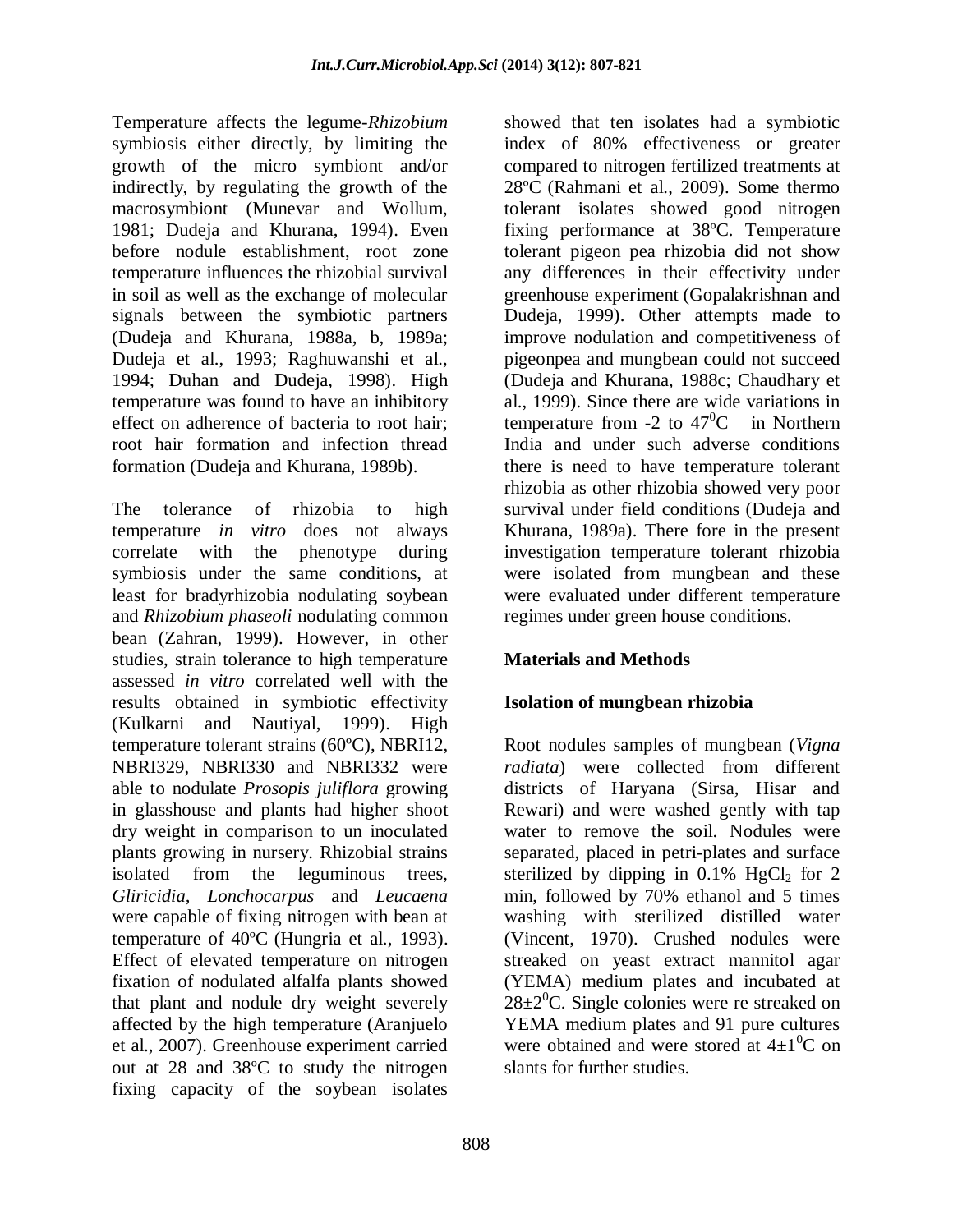## **Authentication of rhizobia by plant infectivity test**

All the 91 rhizobial isolates were authenticated by plant infection test using mungbean seeds (cv MH 421) under sterilized conditions in coffee cups (Giri and Dudeja, 2013). Seeds were surface-sterilized with a  $0.2\%$  HgCl<sub>2</sub> followed by 70% ethanol and finally rinsed in five changes of sterile water. Sterilized seeds were inoculated with log phase growing rhizobial cultures  $(10^4 10^5$  cfu/seed) and sown in sterilized coffee cups containing sand in triplicate. Seedlings were watered with sterilized tap water. Nodule formation was scored after 50 days.

## **Selection of thermo tolerant mungbean rhizobia**

Freshly grown cultures of rhizobial isolates were spotted on YEMA plates and the plates were incubated at different temperatures of 30, 35, 40 and 45ºC to screen for their maximum growth temperature. After 3 days of incubation, rhizobial growth was recorded by visual observation compared to control treatments incubated at 30ºC. Further all rhizobial isolates were also screened in YEM broth. Rhizobial suspensions of all isolates were inoculated into YEM broth tubes and these tubes were incubated at different temperatures. After 5 days of incubation, absorbance of the resultant growth was measured using a spectrophotometer at 600 nm.

## **Extracellular polysaccharide (EPS) production by thermo tolerant rhizobia**

Freshly grown selected thermo tolerant rhizobial isolates were inoculated into 50 ml of YEM broth and incubated at  $30^0C$  for 5 days. Cells were removed by centrifugation at 10,000xg for 10 min. Culture filtrate was mixed with three volumes of ethanol and

after standing at  $4^{\circ}$ C for 24 h, it was centrifuged. Weight of the precipitated EPS was measured after drying at  $45^{\circ}$ C for 12 h.

## **Intracellular trehalose contents of thermo tolerant rhizobia**

Log phase growing rhizobial cells from 5 ml broth were harvested and washed three times with ice cold distilled water by centrifugation. Ice cold 4.0 ml 0.5 M tricholoroacetic acid was added to rhizobial pellet. The mixture was incubated in refrigerator for 20 min with frequent shaking. The sample was centrifuged and the supernatant was collected. The trehalose contents in the supernatant were assayed by Anthrone reaction (Chi and Zhang, 2001).

## **Protein profile of thermo tolerant rhizobia**

The protein profile of selected thermo tolerant rhizobial isolates was assayed by SDS-PAGE. Rhizobia were grown in YEM broth for 3-4 days. Cells collected by centrifugation and washed thrice with 0.1% saline Milli Q water. Samples containing 10 mg protein/ml were prepared and electrophoresis was carried out according to the method of Laemmli (1970). The stacking gel was 4% (w/v) acrylamide and resolving SDS-containing gel was 12.5% (w/v) acrylamide and was stained with Coomassie Brilliant Blue dye.

#### **Efficacy of thermo tolerant rhizobial isolates in mungbean under greenhouse**

Efficacy of thermo tolerant and thermo sensitive isolates was assessed under sterilized conditions in chillum jars and traditional Leonard jars, which are known to have 7 to  $8^0C$  difference in root temperature (Dahiya and Khurana, 1981; Khurana and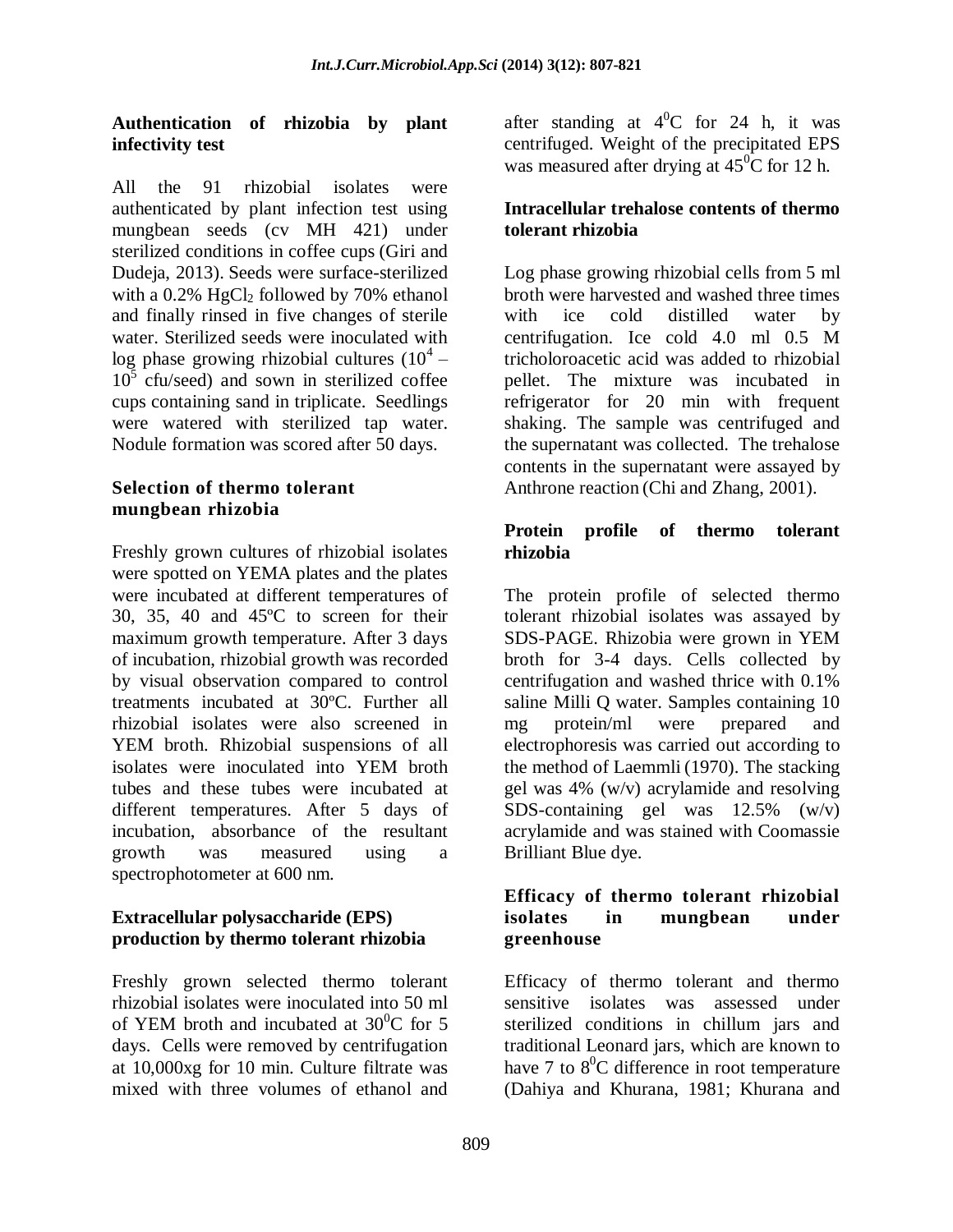Dudeja, 1981). Efficacy was further assessed under unsterilized conditions in pots. In each pot, 8 kg of sandy loam soil was added having pH 8.1; EC 0.34 dS  $m^{-1}$ ; OC (%) 0.22; N (%) 0.028 and total P 17 Kg/ha. Under all these three conditions sowing was done using cv MH421 and were inoculated with different thermo tolerant rhizobia.

Experiments were conducted during the April month and soil temperature during the cropping period was monitored in chillums jar; leonard jars and in pots at 10cm depth using thermometers with soil probe. For plant growth and nodulation studies, the plants were uprooted after 50 days of emergence. Nodule number, nodule fresh weight, shoot height and plant biomass (root and shoot biomass) were recorded. The oven dried shoots were ground for the analysis of nitrogen content by Kjeldahl's method (Bremner, 1960).

# **Result and Discussion**

#### **Isolation and authentication of mungbean rhizobia**

A total of 91 rhizobial isolates were obtained from the nodules of mungbean (*Vigna radiata*) crop grown in different parts of Haryana. Authenticity of rhizobia was done by plant infection test using mungbean as test host under sterilized conditions. Amongest these, 41 isolates were from Sirsa, 24 from Hisar and 26 from Rewari district. Nomenclature of the isolates was carried out representing their parent plant (first letter), region of origin (second letter) and isolate number (numeric figure) (Table 1).

#### **Selection of thermo tolerant mungbean rhizobia**

high temperature on the rhizobial growth. In general, majority of the rhizobial isolates exhibited luxuriant growth at temperature ranging between 30-40ºC (Table 1). All isolates could grow on YEMA medium plates as well as in YEM broth incubated at 30 and 35ºC. At 40ºC, 77 isolates showed good growth while remaining showed no growth. Further increase in temperature led to noticeable decline in growth and at 45ºC, only 2 isolates, MR23 and MS57 could grow on YEMA medium plates as well in YEM broth. These two isolates were used for further studies

#### **Extracellular polysaccharide (EPS) production and intracellular trehalose contents of thermo tolerant rhizobia**

Thermo tolerant rhizobial isolates were characterized both under temperature stress and non stress conditions for their EPS production ability and trehalose contents. High temperature stress affected EPS production ability of high temperature tolerant rhizobial isolates (Fig. 1). Decrease in EPS production was observed by the rhizobial isolates in response to high temperature stress (45ºC). EPS production was reduced to 81.34% with rhizobial isolate MR23 and 76.19% with the rhizobial isolate MS57 under the influence of high temperature stress (45ºC) as compared to EPS production at normal temperature.

Since under temperature stress, trehalose is accumulated inside the cells. Therefore in thermo tolerant mungbean rhizobia, trehalose content in the presence and absence of stress conditions was determined. Under high temperature stress conditions (45ºC) increase in trehalose content was to the extent of 71.43% with rhizobial isolate MS57 and 26.53% with MR23 than as compared to non stress conditions (Fig. 1).

*In vitro* studies showed pronounced effect of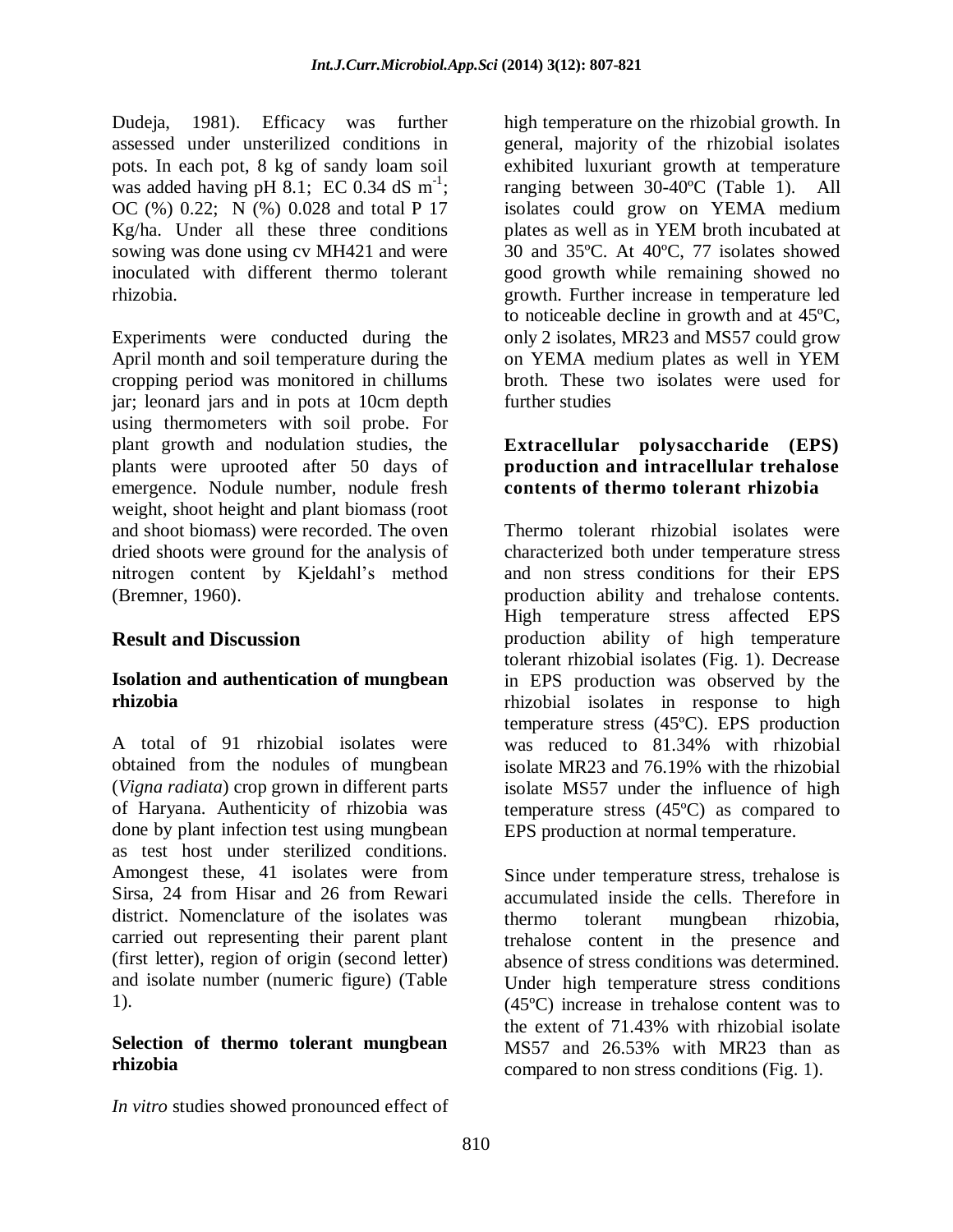

**Fig.1** Effect of high temperature on EPS production and trehalose contents of thermo tolerant mungbean rhizobia



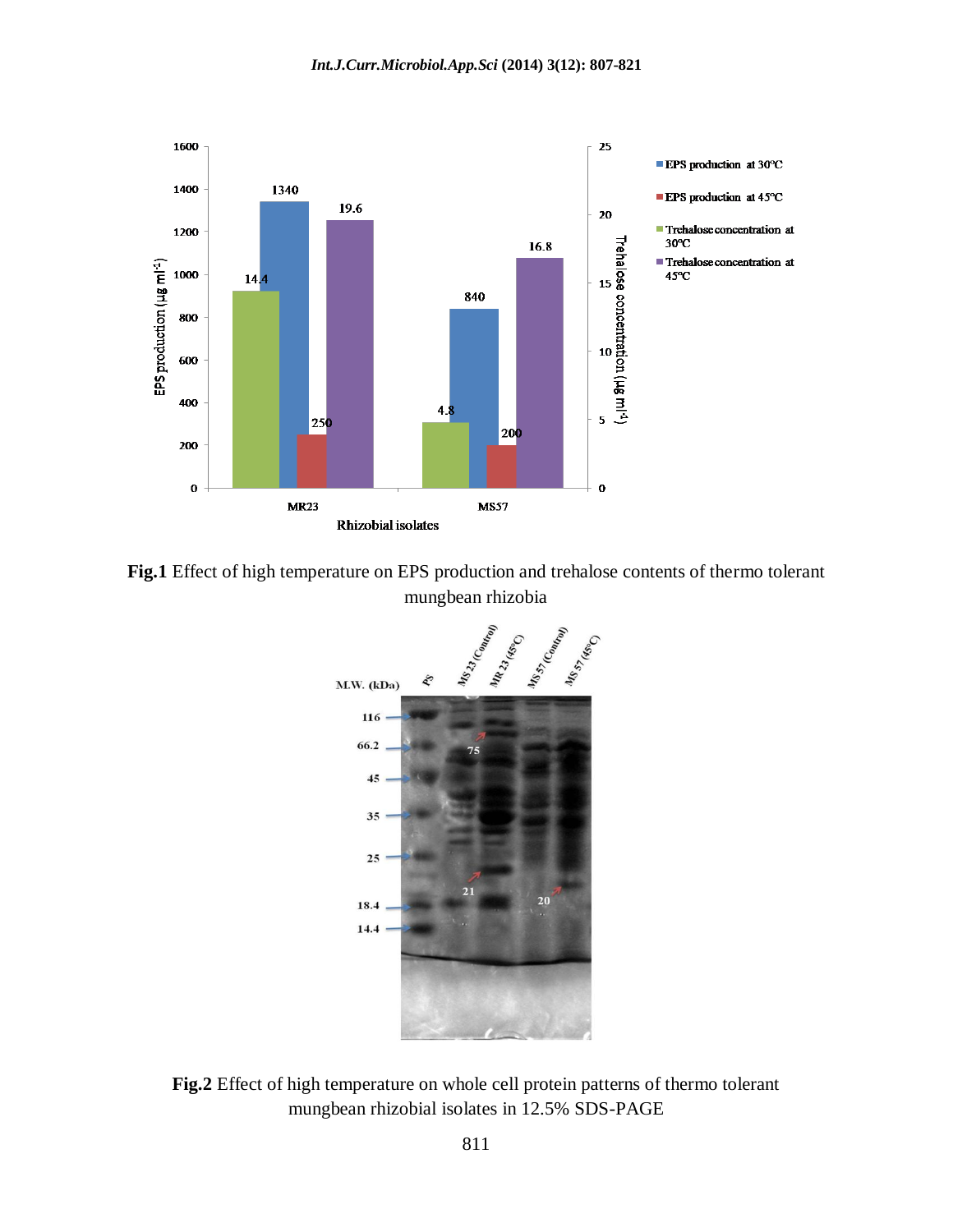

**Fig.3** Soil temperature during the cropping season



**Fig.4** Efficacy of thermo tolerant mungbean rhizobia in chillum and leonard jars



**Fig.5** Efficacy of thermo tolerant mungbean rhizobia on root growth of mungbean in leonard jars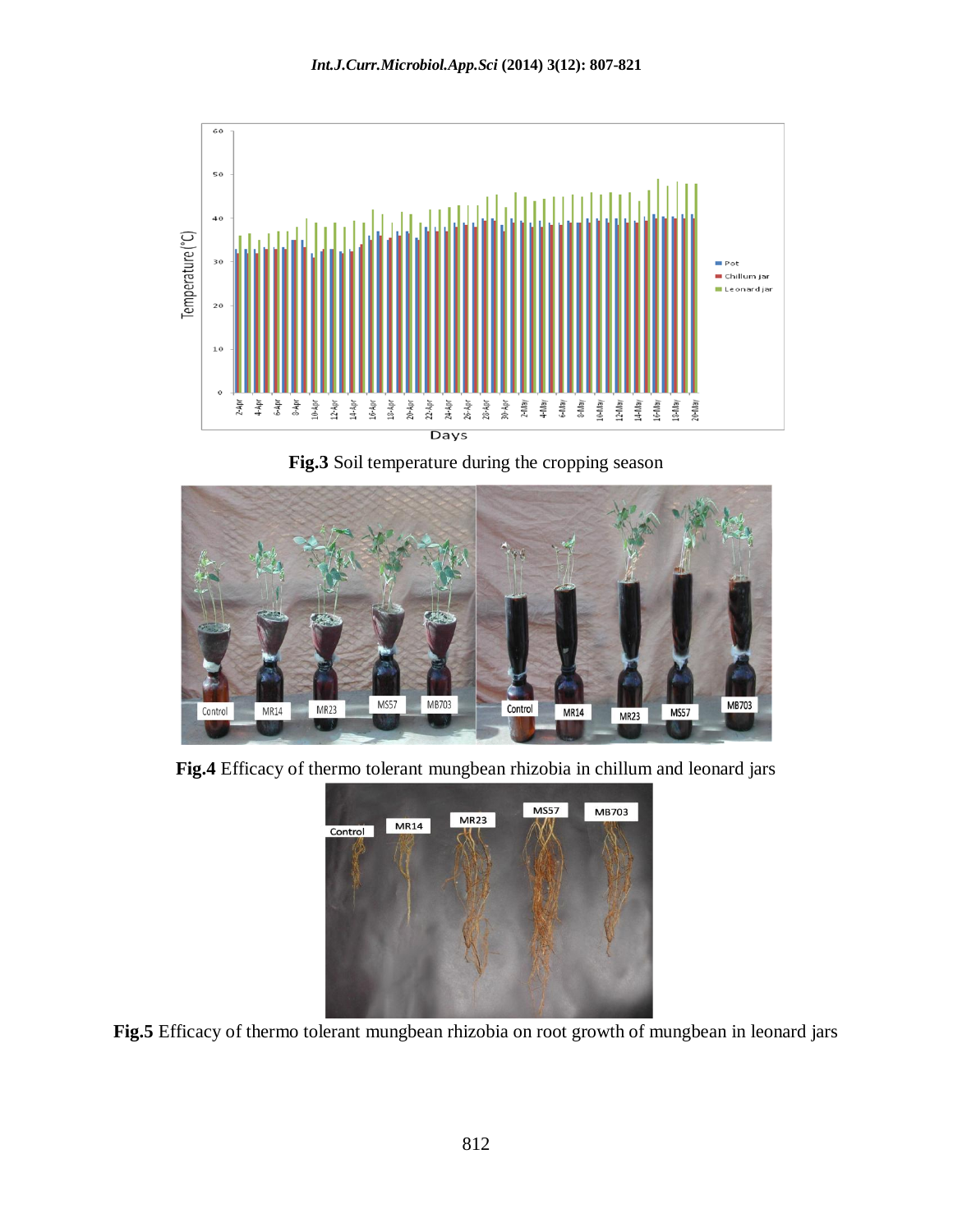**Table.1** Isolation and temperature tolerance of rhizobial isolates from mungbean plants collected from different districts of Haryana state

| <b>Location</b> | Isolates showing growth at different temperatures |                            |                          |  |  |  |  |
|-----------------|---------------------------------------------------|----------------------------|--------------------------|--|--|--|--|
|                 | 30 and 35°C                                       | $40^{\circ}$ C             | 45 °C                    |  |  |  |  |
|                 |                                                   |                            |                          |  |  |  |  |
|                 | MS11, MS12, MS13,                                 | All the 41 isolates showed |                          |  |  |  |  |
|                 | MS14, MS15, MS16,                                 | growth                     | Only MS57 showed growth  |  |  |  |  |
|                 | MS17, MS18, MS21,                                 |                            |                          |  |  |  |  |
| Sirsa           | MS22, MS24, MS25,                                 |                            |                          |  |  |  |  |
|                 | MS26, MS27, MS28,                                 |                            |                          |  |  |  |  |
|                 | MS31, MS32, MS34,                                 |                            |                          |  |  |  |  |
|                 | MS35, MS36, MS37,                                 |                            |                          |  |  |  |  |
|                 | MS45, MS46, MS57,                                 |                            |                          |  |  |  |  |
|                 | MS58, MS61, MS62,                                 |                            |                          |  |  |  |  |
|                 | MS63, MS65, MS66,                                 |                            |                          |  |  |  |  |
|                 | MS68, MS74, MS75,                                 |                            |                          |  |  |  |  |
|                 | MS76, MS78, MS81,                                 |                            |                          |  |  |  |  |
|                 | MS83, MS84, MS85,                                 |                            |                          |  |  |  |  |
|                 | MS86, MS88                                        |                            |                          |  |  |  |  |
|                 | MH11, MH13, MH14,                                 | Except isolates MH12,      |                          |  |  |  |  |
|                 | MH16, MH17, MH18,                                 | MH15, all other isolates   | No isolate showed growth |  |  |  |  |
|                 | MH31, MH41, MH64,                                 | showed growth              |                          |  |  |  |  |
|                 | MH65, MH71, MH72,                                 |                            |                          |  |  |  |  |
|                 | MH73, MH74, MH75,                                 |                            |                          |  |  |  |  |
| Hisar           | MH76, MH77, MH78,                                 |                            |                          |  |  |  |  |
|                 | MH81, MH82,<br>MH83,                              |                            |                          |  |  |  |  |
|                 | MH84, MH87,<br><b>MH88</b>                        |                            |                          |  |  |  |  |
|                 |                                                   |                            |                          |  |  |  |  |
| Rewari          | MR11, MR12, MR14,                                 | MR11, MR12, MR23,          | Only MR23 showed         |  |  |  |  |
|                 | MR21, MR22, MR23,                                 | MR31, MR32, MR33,          | growth                   |  |  |  |  |
|                 | MR24, MR31, MR32,                                 | MR41, MR42, MR43,          |                          |  |  |  |  |
|                 | MR33, MR34, MR41,                                 | MR45, MR53, MR71,          |                          |  |  |  |  |
|                 | MR42, MR43, MR44,                                 | MR73, MR74 isolates        |                          |  |  |  |  |
|                 | MR45, MR52, MR53,                                 | showed growth              |                          |  |  |  |  |
|                 | MR54, MR61, MR62,                                 |                            |                          |  |  |  |  |
|                 | MR63, MR64, MR71,                                 |                            |                          |  |  |  |  |
|                 | MR73, MR74                                        |                            |                          |  |  |  |  |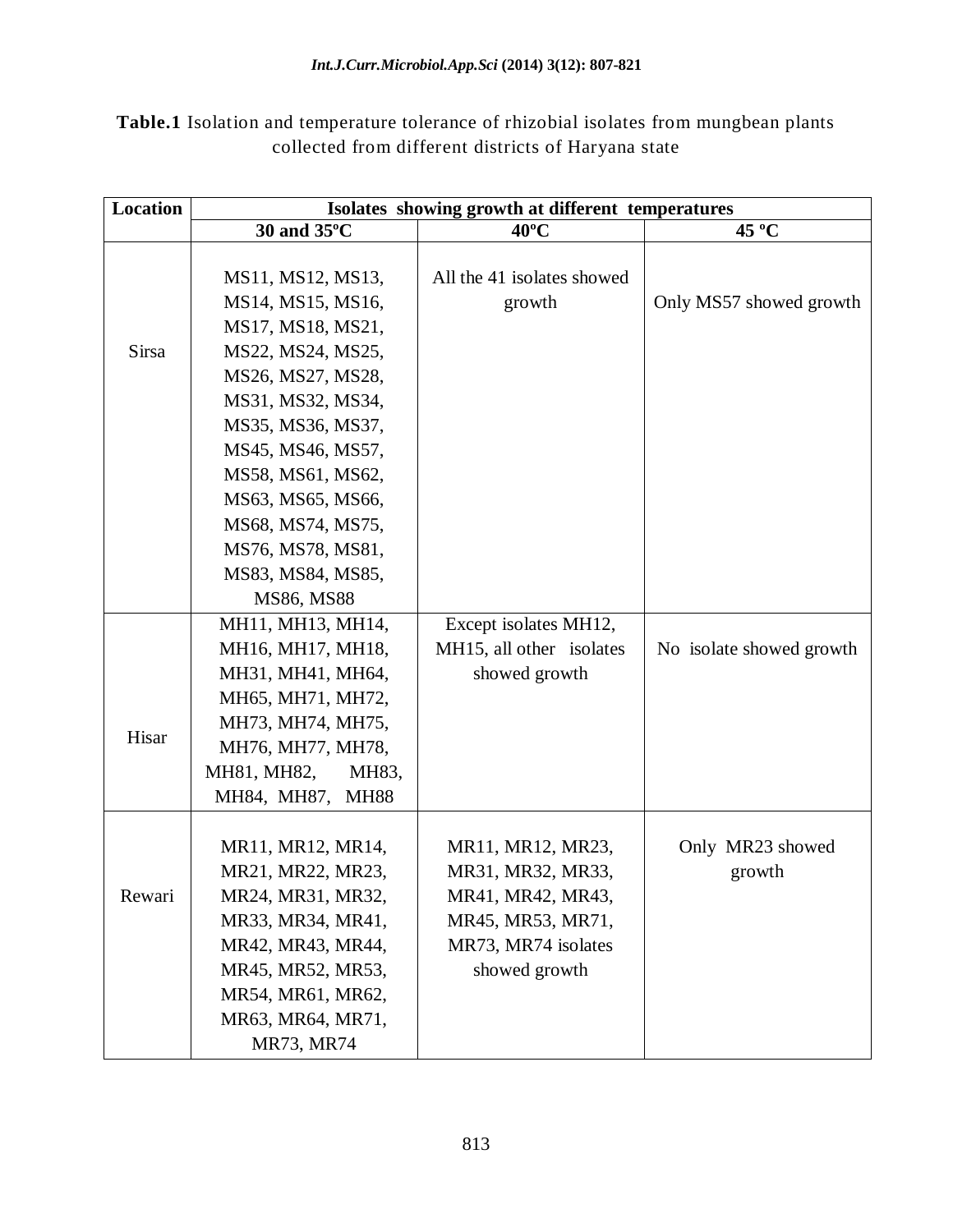#### *Int.J.Curr.Microbiol.App.Sci* **(2014) 3(12): 807-821**

**Table.2** Efficacy of thermo tolerant rhizobial isolates in terms of nodulation and growth of mungbean under sterilized conditions of chillum and leonard jars

| S.             | <b>Treatments</b> |              | <b>Nodule</b>            | <b>Nodule fresh</b>      | <b>Shoot</b> | <b>Root fresh</b>        | Shoot dry                | <b>Shoot</b>               |
|----------------|-------------------|--------------|--------------------------|--------------------------|--------------|--------------------------|--------------------------|----------------------------|
| No.            |                   |              | (number<br>$plan-1$ )    | weight<br>$(mg plant-1)$ | height (cm)  | weight<br>$(mg plant-1)$ | weight<br>$(mg plant-1)$ | nitrogen<br>$(mg plant-1)$ |
| $\mathbf{1}$   | Control           | Chillum jars |                          |                          | 15.2         | 255.5                    | 365.5                    | 08.2                       |
| $\overline{2}$ | <b>MR14</b>       |              | 6                        | 60.0                     | 17.7         | 451.3                    | 525.3                    | 15.2                       |
| 3              | <b>MR23</b>       |              | 15                       | 76.3                     | 19.8         | 565.3                    | 625.3                    | 18.3                       |
| $\overline{4}$ | <b>MS57</b>       |              | 12                       | 69.8                     | 19.6         | 604.5                    | 624.8                    | 19.3                       |
| 5              | MB703             |              | 10                       | 67.3                     | 19.3         | 541.3                    | 579.3                    | 17.4                       |
| $\mathbf{1}$   | Control           | Leonard jars | $\overline{\phantom{0}}$ | $\overline{\phantom{0}}$ | 10.0         | 167.5                    | 188.0                    | 04.0                       |
| $\overline{2}$ | <b>MR14</b>       |              | $\overline{\phantom{a}}$ |                          | 10.7         | 125.0                    | 158.0                    | 03.2                       |
| 3              | <b>MR23</b>       |              | 10                       | 70.0                     | 18.5         | 509.8                    | 611.3                    | 17.6                       |
| $\overline{4}$ | <b>MS57</b>       |              | 9                        | 78.3                     | 17.8         | 510.3                    | 600.8                    | 17.8                       |
| 5              | <b>MB703</b>      |              | 3                        | 53.8                     | 14.2         | 380.3                    | 462.3                    | 13.0                       |
|                | CD at $5%$        |              | 3.0                      | 11.5                     | 2.1          | 24.5                     | 29.1                     | 3.2                        |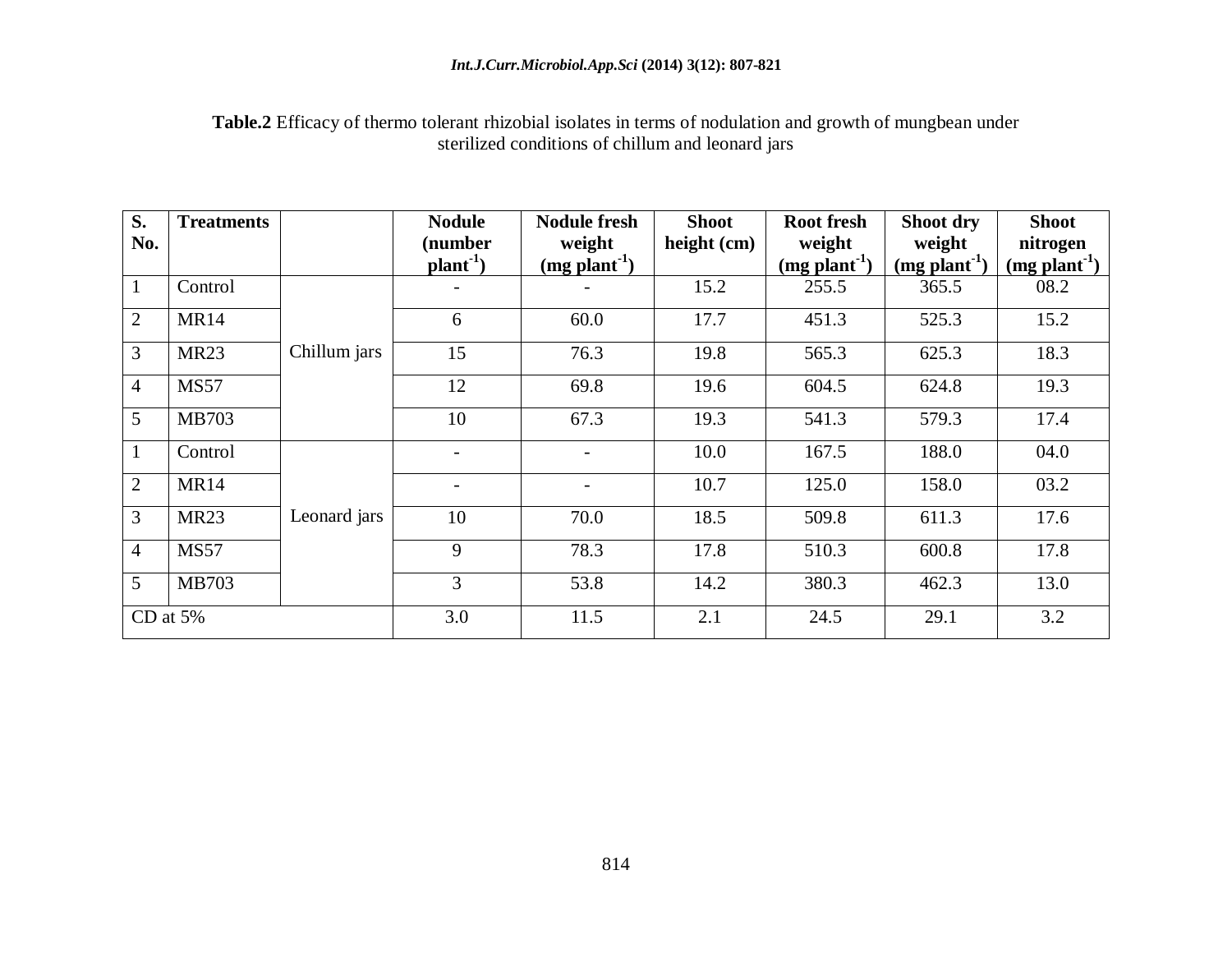| S.<br>No.      | <b>Treatments</b> | <b>Nodule</b><br>(number<br>$plan-1$ ) | <b>Nodule fresh</b><br>weight<br>$(mg plant-1)$ | <b>Shoot</b><br>height $(cm)$ | <b>Root fresh</b><br>weight<br>$(mg plant-1)$ | Shoot dry<br>weight<br>$(mg plant-1)$ | <b>Shoot</b><br>nitrogen<br>$(mg$ plant <sup>-1</sup> ) |
|----------------|-------------------|----------------------------------------|-------------------------------------------------|-------------------------------|-----------------------------------------------|---------------------------------------|---------------------------------------------------------|
|                | Control           |                                        | $\overline{\phantom{0}}$                        | 17.3                          | 283.0                                         | 316.5                                 | 09.0                                                    |
| 2              | <b>MR14</b>       | 10                                     | 62.8                                            | 19.0                          | 623.5                                         | 561.5                                 | 16.0                                                    |
| $\overline{3}$ | <b>MR23</b>       | 22                                     | 81.0                                            | 21.1                          | 711.0                                         | 656.0                                 | 19.1                                                    |
| $\overline{4}$ | <b>MS57</b>       | 15                                     | 73.3                                            | 20.9                          | 688.5                                         | 710.3                                 | 19.8                                                    |
| $\overline{5}$ | <b>MB703</b>      | 12                                     | 68.8                                            | 20.2                          | 663.0                                         | 624.5                                 | 18.7                                                    |
| CD at $5%$     |                   | 5                                      | 12.5                                            | 1.5                           | 28.3                                          | 33.5                                  | 2.6                                                     |

**Table.3** Efficacy of thermo tolerant rhizobial isolates in terms of nodulation and growth of mungbean under unsterilized conditions in pots

#### **Protein profile of thermo tolerant rhizobia**

New proteins under high temperature conditions are known to be induced to make the cell thermotolerant. Protein profile of thermo tolerant rhizobia was assessed at higher and normal temperature of growth. To distinguish the differences in protein patterns one dimensional SDS PAGE was performed. Distinct differences in the whole cell protein patterns were observed between the rhizobial isolates under high temperature and normal temperature conditions. The SDS PAGE revealed that in mungbean rhizobial isolates, molecular weight of different polypeptides ranged from 18 to more than 116 kDa (Fig. 2). Comparative analysis showed that new polypeptide was present under high temperature stress (45ºC) conditions. Rhizobial isolates MR23 and MS57 showed the presence of new polypeptide bands compared to their respective controls grown under non stress conditions. New polypeptide bands of approximately 75 and 21 kDa were observed in the rhizobial isolate MR23 and of 20 kDa in the rhizobial isolate MS57 in response to high temperature stress (Fig.2).

#### **Symbiotic effectivity of thermo tolerant rhizobia under different temperature regimes**

Three temperature regimes were created by using chillum jars, Leonard jars and pots for studying the symbiotic efficacy of thermo tolerant mungbean rhizobia.. Temperature measurement at 10 cm depth showed that under sterilized conditions in chillum jars during the experimentation period temperature remained between 31 to 40ºC; while in Leonard jar 37 to 49ºC (Fig. 3). Under un sterilized conditions in pots temperature remained between 31.7 to 41ºC. Elevated temperature significantly affected the growth of mungbean as reflected in height of mungbean plants. Inoculation with all the four rhizobial isolates significantly increased the shoot height compared to the uninoculated control. Maximum soil temperature in chillum jars and pots reached to 40 and 41ºC respectively. Plants inoculated with thermo tolerant isolates MR23 and MS57 showed more height of 21.1 and 20.9 cm respectively in pots; 19.8 and 19.6 cm respectively in chillum jars than the plants inoculated with isolates MR14 and MB703 correspondingly 19.0 and 20.2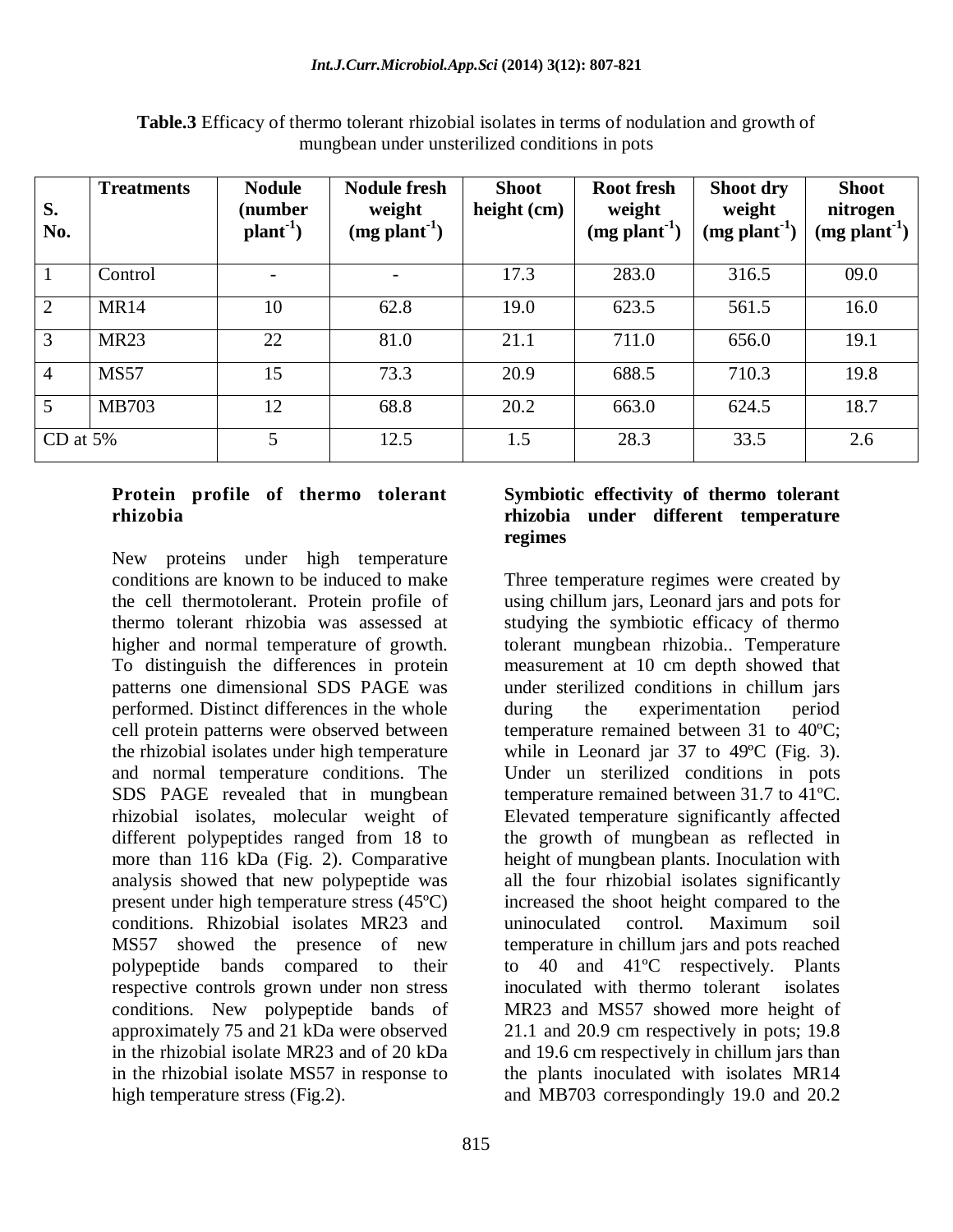cm in pots and 17.7 and 19.3 cm in chillum jars (Table 2 and 3). Under the highest temperature regime of 49ºC in leonard jars, inoculation with thermo tolerant isolates MR23 and MS57 showed significantly higher shoot height of 18.5 and 17.8 cm respectively than the inoculation with reference strain MB703 with 14.2 cm. However, inoculation with MR14 did not show increase in shoot height under leonard jar conditions over uninoculated control (Table 2 and Fig 4).

A similar trend was reflected in the plant biomass as that of the shoot height (Table 2 and 3). Under the temperature regime of 41ºC in pots under un sterilized conditions, plants inoculated with thermo tolerant isolates MR23 and MS57 showed significantly more root biomass of 711.0 and  $688.5$  mg plant<sup>-1</sup> and shoot biomass of 656.0 and 710.3 mg plant<sup>-1</sup> respectively than the plants inoculated with thermo sensitive isolate MR14 (Fig 5 and Table 3). The lowest shoot height of 10.7 cm was observed when the plants were inoculated with isolate MR14 at 49ºC in leonard jars, similar trend in lowest shoot dry weight (158.0 mg plant-<sup>1</sup>) and root fresh weight  $(125.0 \text{ mg plant}^{-1})$ was observed.

Under the temperature regime of 41ºC and 40ºC, thermo tolerant isolates MR23 and MS57 were more effective in forming nodules than isolates MR14 and MB703. In Leonard jars under the highest temperature regime of 49ºC, thermo tolerant isolates MR23 and MS57 showed better nodulation  $(10 \text{ and } 9 \text{ nodules plant}^{-1}$  respectively) whereas reference strain MB703 showed poor nodulation  $(3 \text{ nodules plant}^{-1})$  and MR14 did not form any nodule (Table 2, 3). On inoculation with rhizobial isolates MR23 and MS57, higher shoot nitrogen content of 19.1 and 19.8 mg plant<sup>-1</sup> in pots and 18.3 and 19.3 mg plant<sup>-1</sup> respectively in chillum

India where the temperature remains -2 to

jars was observed as compared to inoculation with MR14 and MB703 which showed 16.0 and 18.7 mg plant<sup>-1</sup> in pots and 15.2 and 17.4 mg plant<sup>-1</sup> respectively in chillum jars under the almost same temperature regime. Similarly, under the high temperature regime of 49ºC in Leonard jars, inoculation with rhizobial isolates MR23 and MS57 significantly improved the shoot nitrogen content to the extent of 17.6 and 17.8 mg plant<sup>-1</sup> than the inoculation with isolates MR14 and MB703 which was 3.2 and 13.0 mg plant<sup>-1</sup> respectively.

High temperature is detrimental to both rhizobial and host as symbiotic partners. Mungbean is less sensitive to temperature stress as compared to pigeonpea (Dudeja and Khurana, 1989b). In case of micro symbiont the rhizobia at higher temperature some modification of the symbiotic properties has been reported (Rennie and Kemp, 1986; Singh and Khurana, 1992). Further it has been reported that effect of root temperature on nodulation and dinitrogen fixation in legumes is modified by the strain of rhizobia (Arayangkoon et al., 1990). Different species and strains of rhizobia differ in their tolerance to high temperature (Karanja and Wood, 1988) and selection of strains for temperature tolerance has been suggested as a means of overcoming temperature stress. Therefore, tolerance to high temperature is a desirable property for rhizobial strains. Keeping this in view thermo tolerance of mungbean rhizobia in relation to their ability to fix dinitrogen in symbiotic association with mungbean under different regimes of temperature was envisaged in the present study.

Rhizobial isolates of mungbean which are usually more adapted due to natural environmental selection in the northern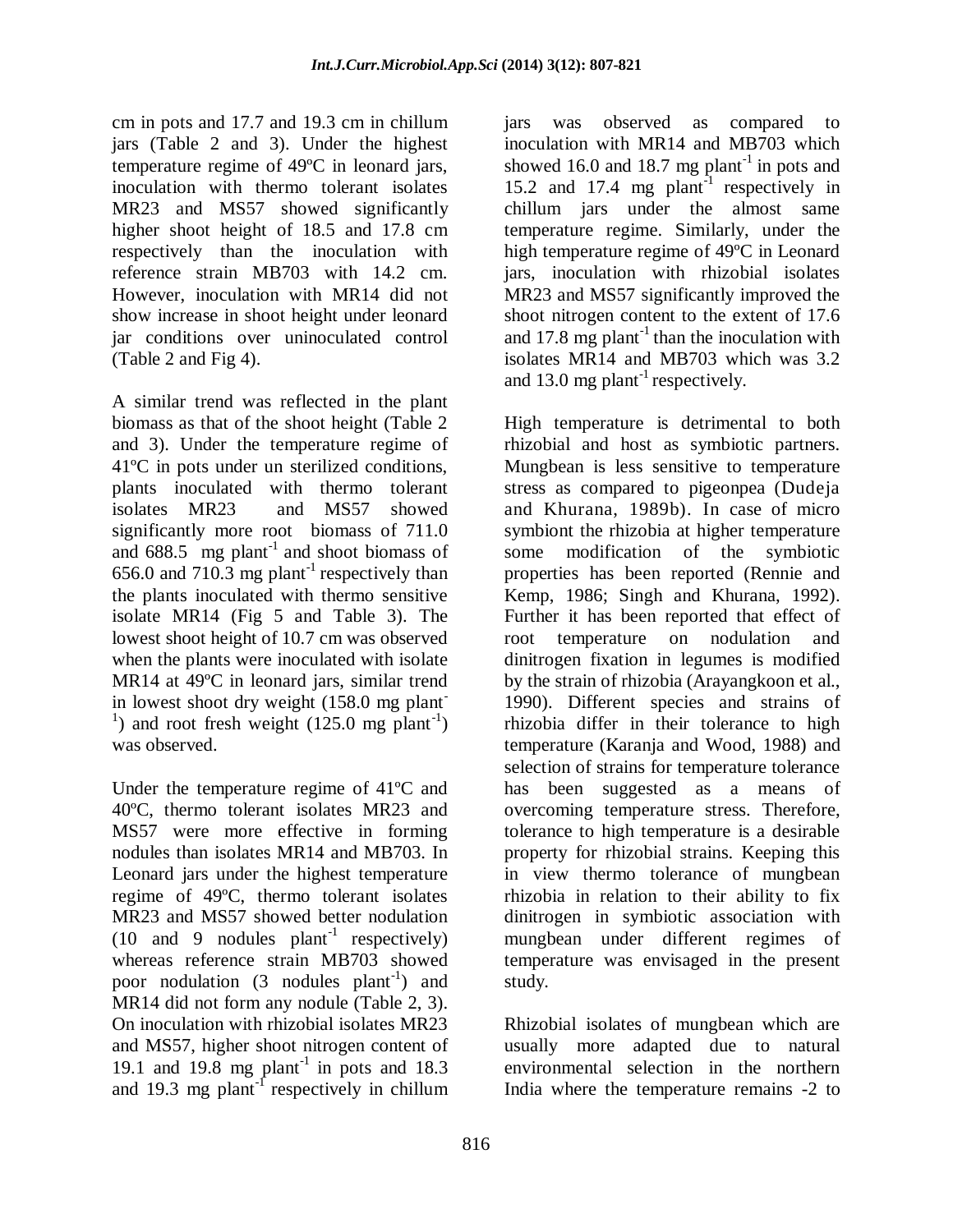47ºC and in 5cm soil depth it is even upto 50ºC (Dudeja and Khurana, 1989a). Mungbean nodules collected from farmer's fields of different districts of Haryana were used to isolate 91 rhizobial isolates. After authentication of the isolates by plant infection test, rhizobial growth at different temperatures showed that all rhizobia showed optimum growth between 30 to 40ºC and two isolates MR23 and MS57 showed good growth even at 45ºC. Predominately mesophilic rhizobia have optimum temperatures for growth in the range of 28-31°C. Maximum temperature for growth in free-living rhizobia ranged between 35-45°C (Zhang et al., 1991; Galvez, 2005). However, survival of rhizobial strains from *Sesbania aculaeta* ranged upto 50 and 65°C on YEMA plates for 2 to 4 h (Zhang et al., 1991). Further increase in temperature in mungbean rhizobia led to noticeable decline in growth. These findings agreed with the results of previous studies on *Rhizobium leguminosarum* strains isolated from Nile Valley of Egypt which showed tolerance to temperatures ranging between 35-40°C (Moawad and Beck, 1991) and *Cicer arietinum* rhizobial isolates, which grew at 45°C (Maatallah et al., 2002) similar to pigeon pea rhizobia (Zahran, 1999).

Further characterization of mungbean rhizobia showed decrease in EPS production observed with increase in temperature to 45ºC even in case of temperature tolerant rhizobial isolates MR23 and MS57. Similar results were observed with *Sinorhizobium* (Rasanen and Lindstrom, 1999). Colony morphology of *Sinorhizobium* changed from slimy to dry in some cases after heat stress treatment. Longer the rhizobial cells were affected by the heat stress, greater was the abundance of colonies with dry surface. However in case pigeonpea rhizobia at normal temperature of 30ºC, only half of the

heat stress mutants of pigeon pea rhizobia produced higher amounts of EPSs than the parent strain, but at 43ºC, all the mutants produced higher quantities of EPS (Nandal et al., 2005). Change in the concentration of EPS may influence abiotic stress tolerance of the microorganisms.

Results of the present study showed that high temperature tolerant mungbean rhizobial isolates accumulated more trehalose when grown at higher temperature as compared to reference strains or at normal temperature. These results are consistent with trehalose accumulation kinetics observed for other bacteria such as pigeonpea (Nandal et al., 2005) and bradyrhizobia species (Elsheikh and Wood, 1990). It has also been suggested that trehalose could function as an osmo protectant in rhizobia and bradyrhizobia species under stress conditions. In addition to salinity stress and dessication, trehalose also protects bacterial cells from heat (McIntyre et al., 2007).

Abiotic stress provokes cessation of conventional protein synthesis accompanied by increased translation of stress related proteins (Michiels et al., 1994). These proteins have been described as highly conserved polypeptides which play an important role for survival both under normal and extreme conditions. Protein profile of thermo tolerant mungbean rhizobial isolates showed the expression of new proteins of different molecular weights at higher temperature as compared to protein profile at normal temperature. A protein band of approximately 21 and 20 kDa appeared in rhizobial isolates MR23 and MS57 respectively under high temperature (45ºC) stress conditions. Similarly, Michiels et al. (1994) compared the effects of heat on protein synthesis in beannodulating *Rhizobium* strain and found a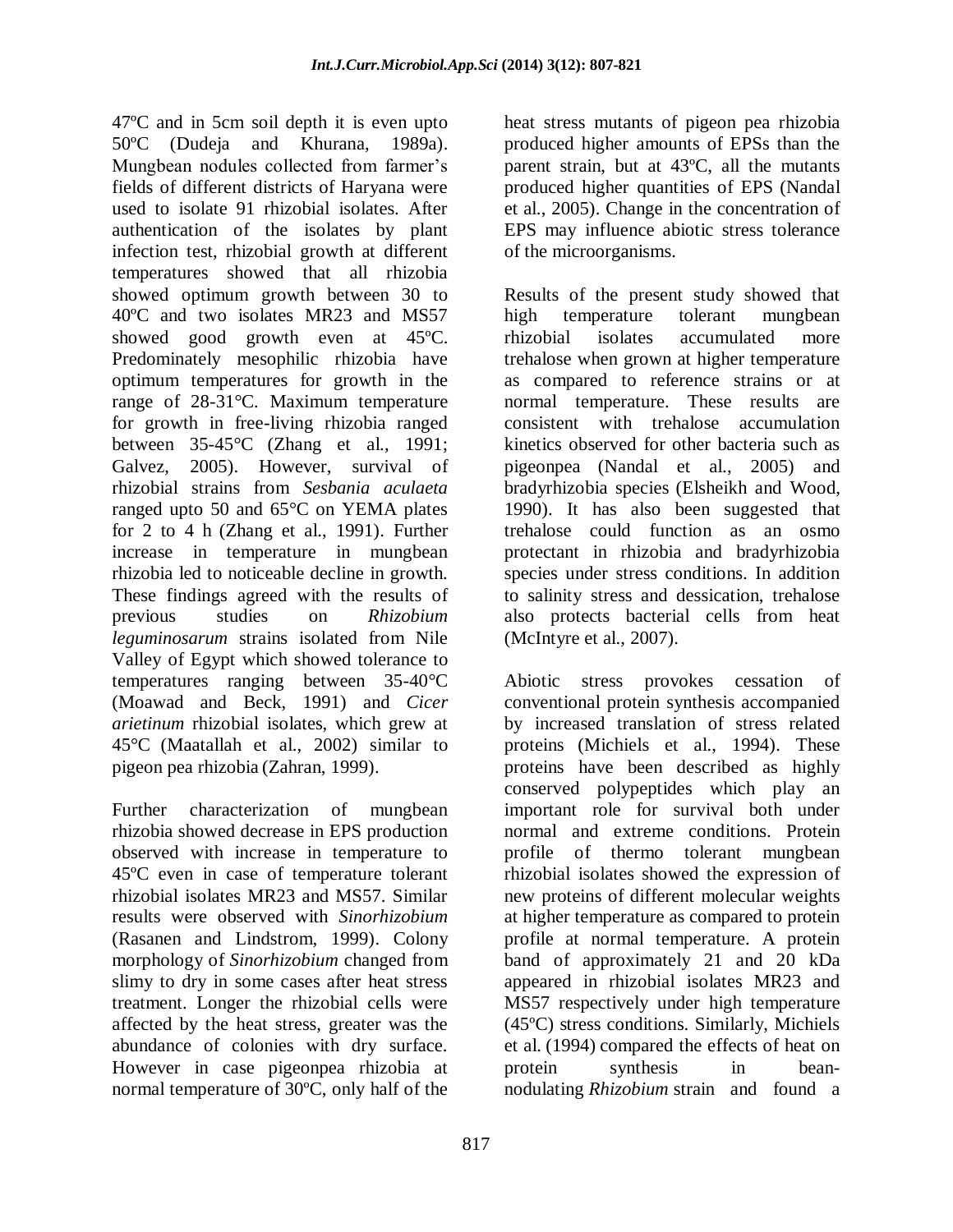heat shock protein of approximately 21 kDa whose synthesis was strongest in both the *Rhizobium* strains upon a temperature shift up. Similarly in pigeonpea rhizobia the protein electrophoretic pattern showed that the parent strain PP201 formed very few proteins at high temperature, whereas the mutants formed additional new proteins (Rasanen and Lindstrom, 1999). A heat shock protein of 63–74 kDa was overproduced in all mutant strains. Laranjo and Oliveira (2011) observed a high diversity in tolerance to temperature stress among *Mesorhizobium* species. *Mesorhizobium plurifarium* showed highest growth at 37°C. SDS PAGE analysis revealed changes in their protein profiles*.* Several proteins overproduced in different strains may be involved in stress tolerance.

Soil temperature affected both the symbionts of pigeonpea under these conditions (Dudeja and Khurana, 1988c, 1989a, b) may increase at seeding time and during the period of plant growth. In each instance, high temperature may be deleterious. In the present study, temperature significantly influenced the growth and nodulation of mungbean as there was increase in temperature from 40 to 49ºC. Aranjuelo et al. (2007) evaluated the effect of elevated temperature on the plant growth of alfalfa and observed reduction in plant weight by the high temperature. Similarly, Dahiya et al. (1981) reported reduction in the shoot weight and nitrogen in pigeonpea at elevated temperatures in leonard jars as compared to chillum jars. High temperature above 35ºC decreased nodule weight and number, nitrogenase activity and shoot dry matter production in pigeonpea and soybean (Lindermann et al., 1974; Dart et al., 1976).

In the present study, two rhizobial isolates namely MR23 and MS57 were capable of forming nodules even at 49ºC under

sterilized leonard jars conditions while MR14 did not form any nodule. Rhizobia growing in soils in India during the summer season are subjected to high temperature stress. Furthermore, surface temperature in soils in this region often rises to 50°C. The ability of a population to survive during these periods would ensure their presence in high numbers in the following season. Rhizobia investigated were quite resistant to such high temperature. Differences in temperature response among the isolates point to the potential failure of rhizobial isolate MR14 to be used as inoculant in regions with high temperatures to which the bacteria are not adapted. Rhizobia are more resistant to high temperatures in soil than in laboratory medium. In the light of present results, it may be concluded that high temperature stress in present investigation negatively affected all parameters of growth such as root and shoot growth, nodule number, nodule weight and shoot nitrogen content in mungbean plants. However, ability of mungbean to grow and survive under temperature stress conditions was improved when it was inoculated with thermo tolerant isolates of mungbean rhizobia*.* Further work is required to observe the survival, competitiveness, nodule formation and crop productivity under field conditions so that these inoculants could be recommended for biofertilizers production.

# **References**

- Aranjuelo, I., Irigoyen, J., Sanchez-Dýaz, M. (2007). Effect of elevated temperature and water availability on  $CO<sub>2</sub>$  exchange and nitrogen fixation of nodulated alfalfa plants. *Environ. Exp. Bot.*, 59: 99–108.
- Arayangkoon, T., Schomberg, H. H., Weaver, R. W. (1990). Nodulation and N2 fixation of guar at high root temperature. *Plant Soil*, 126: 209-213.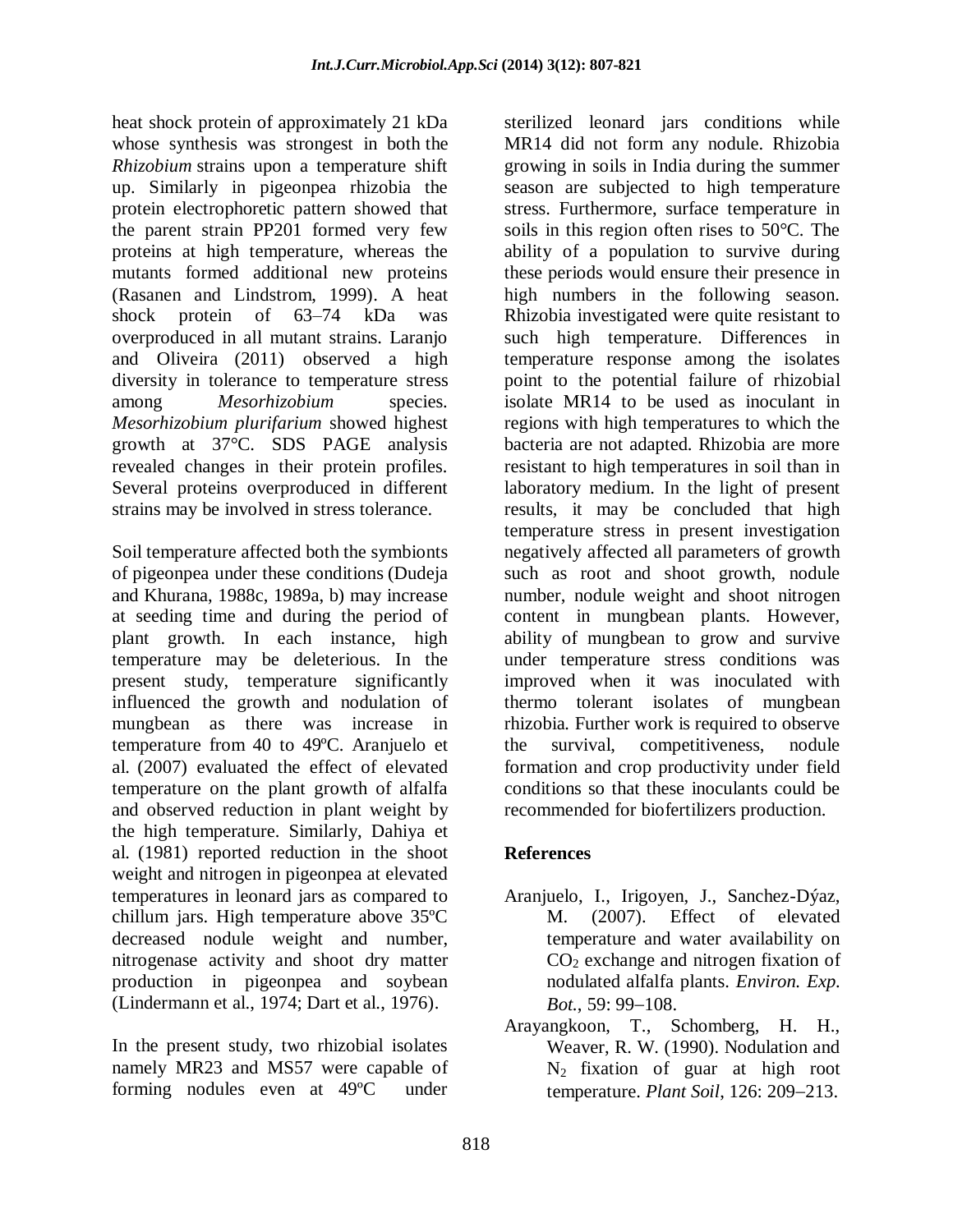- Bremner, J. M. (1960). Determination of nitrogen in soil by Kjeldahl method. *J. Agric. Sci.*, 55: 11–33.
- Chaudhary, S., Dudeja, S. S., Sharma, H. R., Khurana, A. L., Malik, M. S. (1999). Proline dehydrogenase activity of mungbean rhizobia and their proline prototrops in ralation to their efficacy in symbiotic association. *Indian J. Exptl. Biol., 37(12): 1234-1240.*
- Chi, Z., Zhang, J. (2001). Trehalose accumulation from soluble starch by *Saccharomycopsis fibuligera sdu. Enz. Microbiol. Technol*., 28:  $240 - 245.$
- Dahiya, J. S., Khurana, A. L., Dudeja, S. S. (1981). Evaluation of *Cajanus cajan*  (L.) rhizobia. In: Proceedings of the International Workshop on Pigeonpea (ICRISAT Centre Patancheru, India),  $2: 373 - 379.$
- Dahiya, J. S., Khurana, A. L. (1981). "Chillum Jar" a better technique for screening rhizobia under summer conditions. *Plant Soil*, 63: 299–302.
- Dart, P., Day, J., Islam, R., Dobereiner, J. (1976). Symbiosis in tropical grain legume; some effects of temperature and the composition of the rooting medium, In: Symbiotic nitrogen fixation in plants editor P S Nutman (Cambridge University Press, Cambridge), pp. 361–384.
- Dudeja, S. S., Khurana, A. L. (1988a). Effect of high temperature on chemotaxis of *Bradyrhizobium* sp (*Cajanus*) towards pigeonpea root exudates. *Ann. Biol.*, 4: 66-69.
- Dudeja, S. S., Khurana, A. L. (1988b). Effect of high temperature on root exudation of pigeonpea - *Rhizobium* symbiosis. *Indian J. Microbiol*., 28: 193-198.
- Dudeja, S. S., Khurana, A. L. (1988c). Survival and competitiveness of *Bradyrhizobim* spp. in the rhizosphere

of pigeonpea (*Cajanus cajan*). *Biol. Fertil. Soils, 7:63-66.* 

- Dudeja, S. S., Khurana, A. L. (1989a). Persistence of *Bradyrhizobium* sp. (*Cajanus*) in a sandy loam. *Soil Biol. Biochem.*, 21: 709–713.
- Dudeja, S. S., Khurana, A. L. (1989b). The pigeonpea-*Rhizobium* symbiosis as affected by high root temperature. Effect on nodule formation. *J. Exptl. Bot.*, 40: 469-472.
- Dudeja, S. S., Khurana, A. L. (1994). Effect of high temperature on *Rhizobium*legume symbiosis, In: Crop Tolerance to Abiotic Stresses, edited by R K Behl (HAU Press, Hisar), pp. 152.
- Dudeja, S. S., Khurana, A. L., Chaudhary, K. (1993). Effect of high temperature on production of hydrolytic enzyme by *Bradyrhizobium* sp. (*Cajanus*), *Legume Res.*, 16: 31–36.
- Dudeja, S. S., Sheokand, S., Kumari, S. (2012). Legume Root Nodule Development and Functioning under tropics and subtropics: Perspectives and Challenges. *Legume Res*., 35(2):  $85 - 103$ .
- Duhan, J. S., Dudeja, S. S. (1998). Effect of elevated temperature on growth, siderophore production and survival of pigeonpea rhizobia. *Ann. Agric. Bio. Res.*, 3: 235–240.
- Elsheikh, E. A. E., Wood, M. (1990). Rhizobia and bradyrhizobia under salt stress: possible role of trehalose in osmoregulation. *Lett. Appl. Microbiol*.,  $10: 127 - 129.$
- Galvez, M. D. (2005). Nodule metabolism in *Pisum sativum* L. in response to water stress: carbon/nitrogen interactions and the possible molecules involved in the modulation of the response, Ph.D. thesis, Public University of Navarre.
- Giri, R., Dudeja, S. S. (2013). Host specificity of plant endophytic bacterial interactions: Root and nodule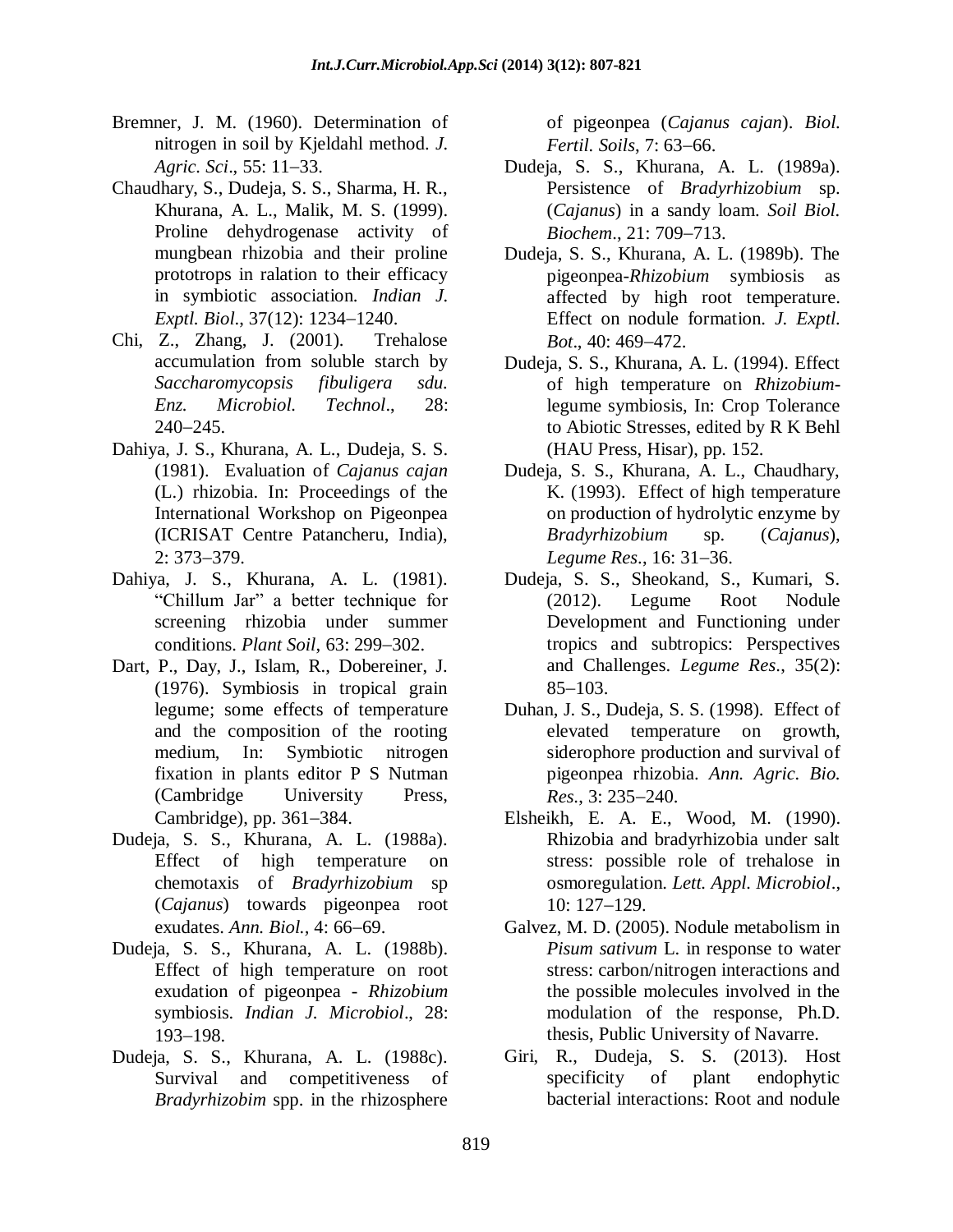colonization under sterilized sand conditions in disposable coffee cups. *Central European J. Exptl. Biol*., 2(4):  $22 - 26.$ 

- Gopalakrishnan, S., Dudeja, S. S. (1999). Temperature tolerance and effectiveness of *Rhizobium* strains infecting pigeonpea (*Cajanus cajan*  L.) host. *Indian J. Plant Physiol*., 4:  $6-9.$
- Hungria, M., Franco, A. A., Sprent, J. (1993). New sources of high temperature tolerant rhizobia for *Phaseolus vulgaris* L. *Plant Soil,* 149:  $103 - 109$ .
- Karanja, N. K., Wood, M. (1988). Selecting *Rhizobium phaseoli* strains for use with beans (*Phaseolus vulgaris* L.) in Kenya: Tolerance of high temperature and abiotic resistance. *Plant Soil*, 112:  $15 - 22$ .
- Khurana, A. L., Dudeja, S. S. (1981). Field population of rhizobia and response to inoculation, molybdenum and nitrogen fertilizer in pigeonpea. In: Proc. International Pigeonpea Workshop  $(ICRISAT, Hydroth)$ , 2: 381-386.
- Kulkarni, S., Nautiyal, C. S. (1999). Characterization of high temperaturetolerant rhizobia isolated from *Prosopis juliflora* grown in alkaline soil. *J. Gen. Appl. Microbiol*., 45:  $213 - 220$ .
- Laemmli, U. K. (1970). Cleavage of structural proteins during the assembly of the head of bacteriophage T4. *Nature*, 227: 680-685.
- Laranjo, M., Oliveira, S. (2011). Tolerance of *Mesorhizobium* type strains to different environmental stresses. *Antonie van Leeuwenhoek,* 99:  $651 - 662$ .
- Lindermann, W. C., Schmidt, E. L., Ham, G. E. (1974). Evidence for double infection within soybean nodules. *Soil Sci.*, 118: 274–279.
- Maatallah, J., Berraho, E., Sanjuan, J., Lluch, C. (2002). Phenotypic characterization of rhizobia isolated from chickpea (*Cicer arietinum*) growing in Moroccoan soils, *Agronomie*, 22: 321-329.
- McIntyre, H. J., Davis, H., Hore, T. A., Miller, S. H., Dufour, J. P., Ronson, C. W. (2007). Trehalose biosynthesis in *Rhizobium leguminosarum* bv. *trifolii* and its role in dessication tolerance. *Appl. Environ. Microbiol*., 73(12): 39843992.
- Michiels, J., Verreth, C., Vanderleyden, J. (1994). Effects of temperature stress on bean-nodulating *Rhizobium* strains. *Appl. Environ. Microbiol.*, 60: 1206-1212.
- Moawad, H., Beck, D. P. (1991). Some characteristics of *Rhizobium leguminosarum* isolates from uninoculated field grown lentil. *Soil Biol. Biochem., 23: 933-937.*
- Munevar, F., Wollum, A. G. (1981). Growth of *Rhizobium japonicum* strains at temperatures above 27ºC. *Appl. Environ. Microbiol*., 42: 272– 276.
- Nandal, K., Sehrawat, A. R., Yadav, A. S., Vashishat, R. K., Boora, K. S. (2005). High temperature induced changes in exopolysaccharides, lipopolysaccharides and protein profile of heat resistant mutants of *Rhizobium* sp (*Cajanus*). *Microbiol. Res*., 160: 367-373.
- Raghuwanshi, A., Dudeja, S. S., Khurana, A. L. (1994). Effect of temperature on flavonoid production in pigeonpea [*Cajanus cajan* (L.) Millsp.] in relation to nodulation. *Biol. Fertil. Soil*, 17:  $314 - 316$ .
- Rahmani, H. A., Saleh rastin, N., Khavazi, K., Asgharzaden, A., Fewer, D., Kiani, S., Lindstrom, K. (2009). Selection of thermotolerant bradyrhizobial strains